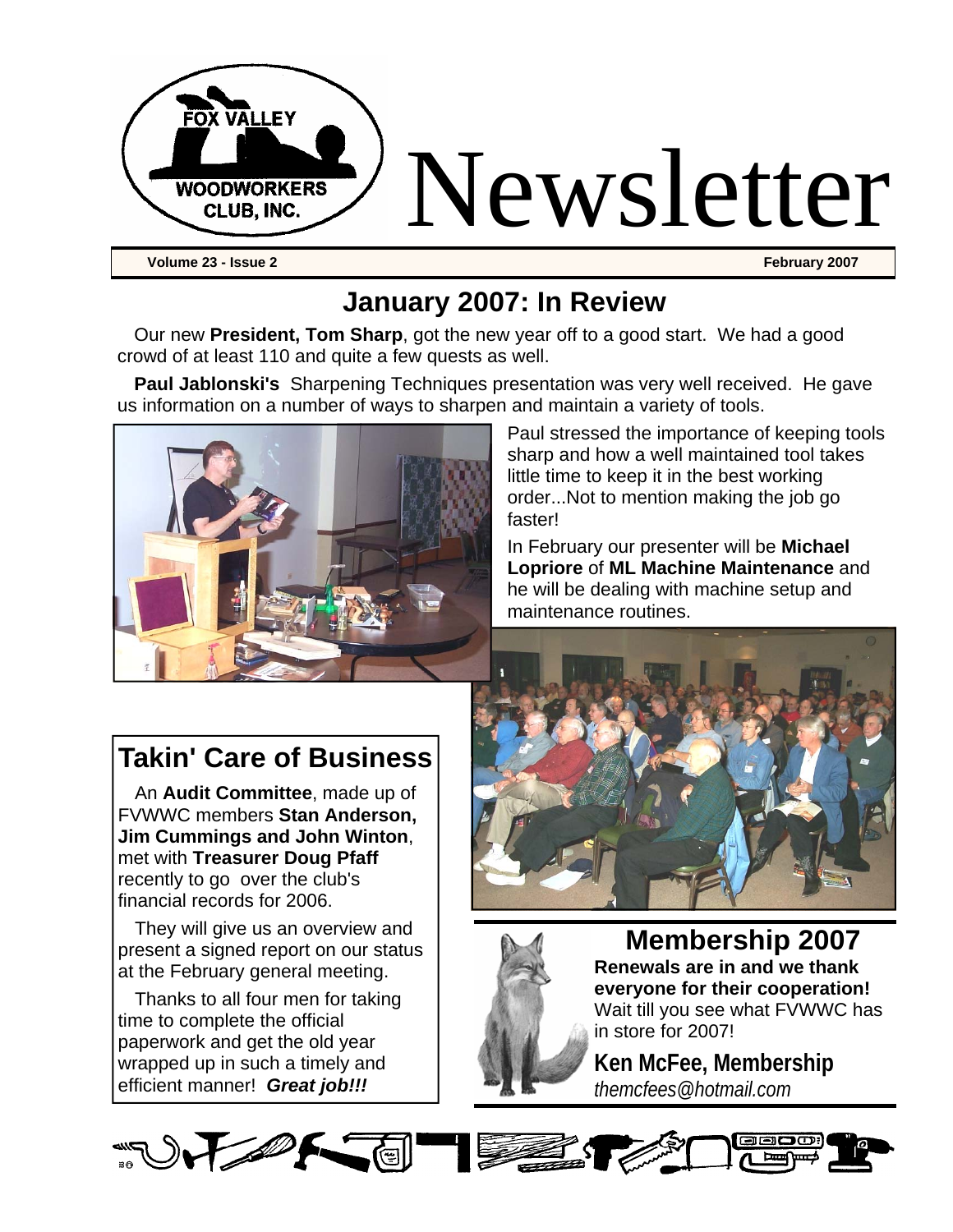# **FVWWC Events Calendar**

| Feb 6thTue 7:30 p.mFVWWC Meeting: Michael |                                                     |
|-------------------------------------------|-----------------------------------------------------|
|                                           | Lopriore of ML Machine                              |
|                                           | Maintenance will present Machine                    |
|                                           | Set-up and Maintenance.                             |
|                                           | Feb 21st Wed  8:00 a.m FVWWC's Breakfast Club: At a |
|                                           | new, earlier time of 8:00 a.m. -                    |
|                                           | The Red Apple Restaurant at 414                     |
|                                           | S Schmale Rd - Carol Stream, IL --                  |
|                                           | everyone is invited to stop by!                     |
|                                           |                                                     |

# FVWWC's Breakfast Club

On the third Wednesday of each month members are welcome to join "regulars" Bob Burritt, Jim Hildreth, Bud Yackley, the Madden's and others for an informal morning get together. Brush off the sawdust and come share



some good talk, get acquainted with fellow



members at **The Red Apple Restaurant** at 414 S Schmale Rd - Carol Stream, IL where both the friendship & the food is served warm, with a smile!

### **FVWWC Officers & Staff woodworkers@fvwwc.org**

| President Tom Sharp                       |                            |
|-------------------------------------------|----------------------------|
|                                           | thomas.sharp@sbcglobal.net |
| Past President Ron Gilkerson              |                            |
|                                           | $(630)$ 879-8756           |
|                                           | rongilker@hotmail.com      |
| Vice President Matt Gauntt                |                            |
| Treasurer Doug Pfaff                      |                            |
| Secretary  Darrel Anderson                |                            |
| Program Committee  Robin Blair            |                            |
|                                           | blairr@saic.com            |
|                                           | Mike Brady                 |
|                                           | <b>Matt Gauntt</b>         |
|                                           |                            |
|                                           | themcfees@hotmail.com      |
| Editor/Webmaster  Linda Christensen       |                            |
|                                           | woodworkers@fvwwc.org      |
| Library Committee  Rick Moss              |                            |
|                                           | Dave Dockstader            |
|                                           | <b>Tom Zillman</b>         |
| Raffles/Photographer  Charlie Christensen |                            |
| Club Logo ItemsGail Madden                |                            |
| Show & Tell MCMatt Gauntt                 |                            |
| Show Chairman Mike Madden                 |                            |
| Toy Drive Coordinator  Gail Madden        |                            |
| Member-at-LargeJames Nellis               |                            |
| Audio/Visual TechRobin Blair              |                            |
|                                           |                            |
|                                           |                            |

# **FVWWC MONTHLY DRAWING**

**Way to go! We got 2007 off to a great start!** The year's first lucky members were: **1st Choice:** *New Member* **- Tim O'Brien - Bosch 10.6 Colt Drill Driver 2nd Choice: Jim Cummings - Digital Calipers 3rd Choice: Calculated Industries T-Shirt** to each of the following - **Ken McFee, Ken Ebner & Bob Seegers.**



The Regular Raffle will again have a variety of items to choose from like a **Porter-Cable 1.5 HP, 6 Gallon UMC Pancake Air Compressor with Accessory Kit, a \$50 Am/Ex Gift Cheque, Set of Six Blue Chip (formally Marples) Chisels**  and other goodies! *You must be there to win!* 



We will continue selling tickets for a **Special Raffle** of the **30 Piece Bessey Assorted "Tradesman" Bar Clamp Set & Stand**. *Remember: This raffle will run until we meet our goal so the sooner you buy, the sooner you could win!!!*  If we meet our goal at the February meeting, we will draw for a winner...*No need to be present to win the Special Raffles!* 

As always, proceeds go towards future drawing items and the FVWWC general operating fund so, when you play, everybody comes out a winner!...

*...See you at the meeting!* 

**Charlie Christensen - FVWWC Raffle Chairman**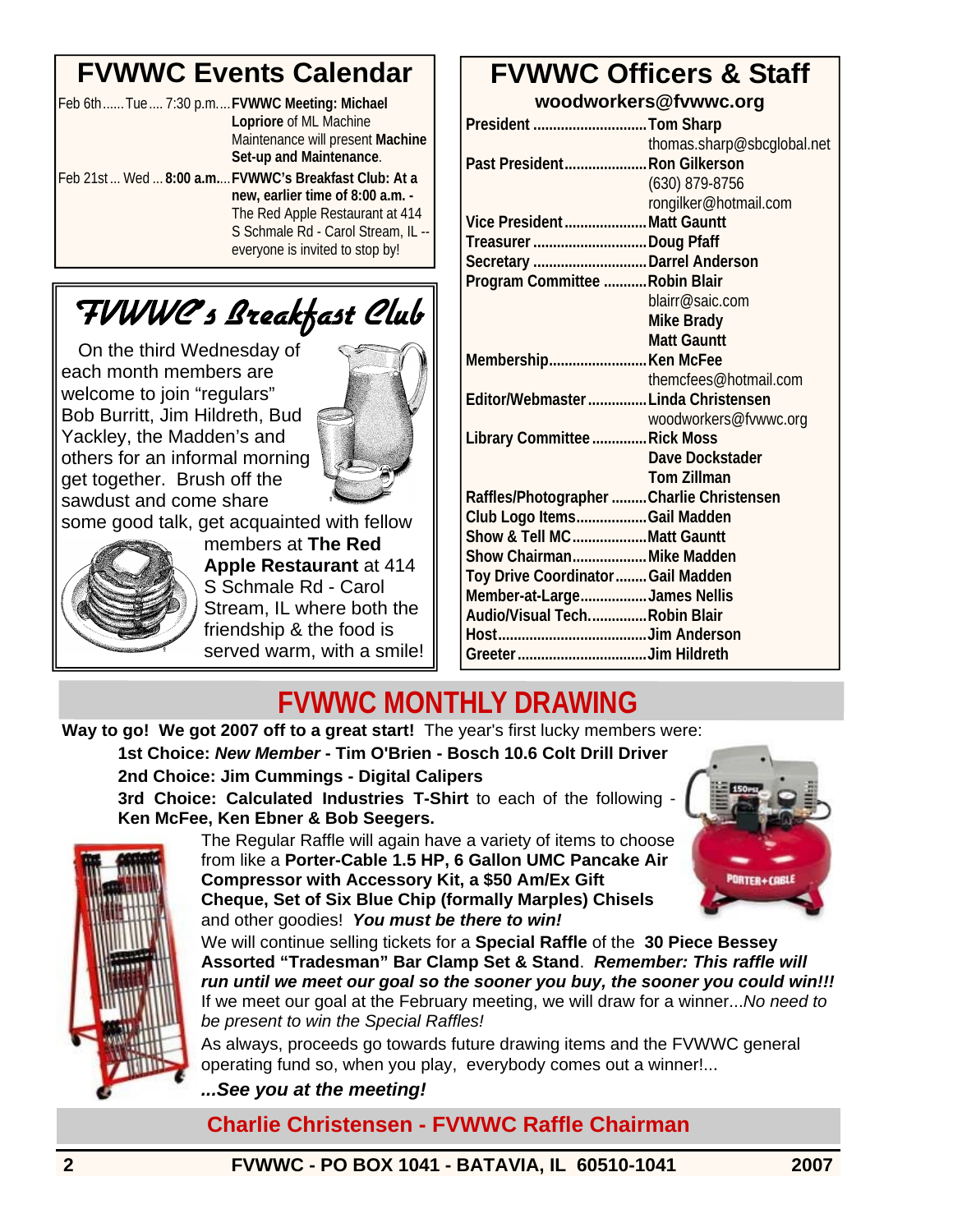Thank-You!

Sincere appreciation to the  $\mathcal{F}VWW\mathcal{C}$  members who offered assistance during my recent move and to Matt Gauntt and Ron Gilkerson for giving of their time and muscle to haul my workshop from the old garage to the basement of the new house... That was no small effort.  $\mathcal{\overline{C}}$ o all who offered storage space, use of their shop until mine is operational and everyone else for their good wishes and moral support,  $\mathfrak{D}$  thank you all... ...Teresa Braden

illing geen oo

# **FVWWC Logo Items: FOR SALE**

**Gail Madden** will be taking over the sale of Club Logo items, formally being handled by the Cheryl Miller.

Check out the **T-Shirts, Denim long or short sleeved Shirts, Ball Caps and Shop Aprons** available in a variety of sizes and by special order. All items feature FVWWC logo and name and are reasonably priced to make it easy to show off that club spirit! *See Gail at the next meeting to order!*

**Fox Valley** oodworkers  $C$ lub

### **Library News**

Our new Library Committee, consisting of **Rich Moss, Dave Dockstader & Tom Zillman**, will take over the duties officially at the February meeting.

Take a moment to stop by and say "Hello" and let them know we all appreciate their volunteering for this ever growing position.



They will welcome your suggestions as to

possible additions you would like to see and be doing an undated inventory of our stores over the next few months.

*Remember to return any books, videos or magazines you may have lurking around in the sawdust too!* 

The club's **Jet** mini lathe and **Drill Doctor**  bit sharpener are available for check out too by contacting the Library Committee prior to a meeting to pre-arrange pick-up!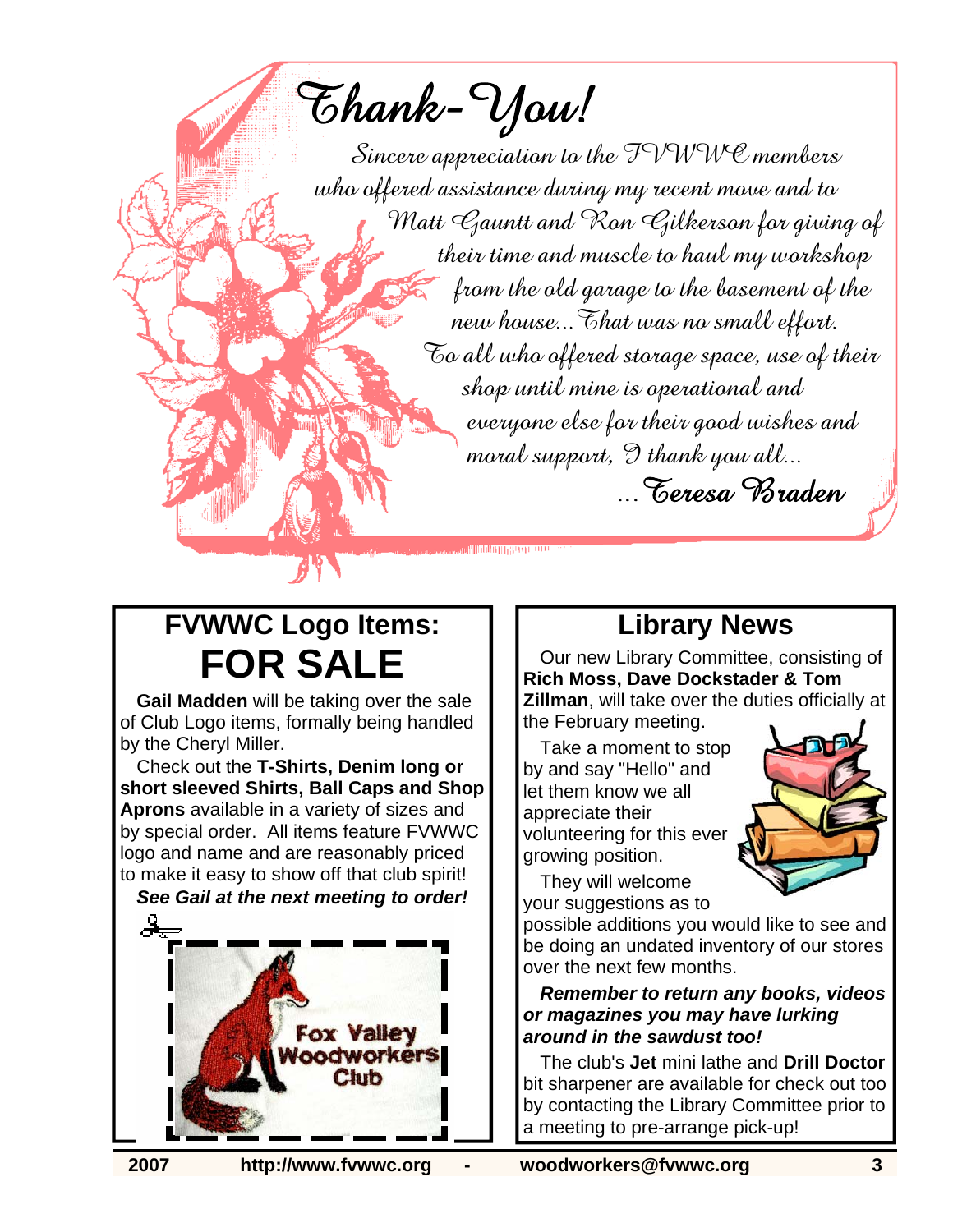### **Members Q&A**

Reprints of recent email conversations**.**

### **Non-Member's Questions**

**Q:** I am looking for design ideas/plans for a contemporary dining room table that will open from ~72" to ~110". Any suggestions on where I can get help? Thanks, Tom

#### **Tom Weil weilta@comcast.net**

#### **A:** Tom,

I got your message from Linda Christiansen about needing dining room table plans.

Here is one that I saw. Hope it helps.

I have not built this one, so I can't tell you how good the plans are.

#### **Matt**

#### **trafficmatt@msn.com**

#### **http://plansnow.com/dntable.html**

A: Reply to Tom Well's request for a dining table design.:

Milly and I own a dining table designed by George Nakashima which has a oriental/contemporary design with a slight uplift at each end and tapered octagonal legs. It starts at 70" and extends to 124". There are matching chairs which we have reupholstered and also a companion china cabinet. If Tom would like to travel to Roscoe, he is welcome to come and see it, and measure it up if he likes it. In case one does not know of George Nakashima he was a world class furniture designer and a beautiful book has been published telling about his work and his life. It might be in the club library. But if not the public library can surely get it for you if they do not have it.

#### **Howard**

#### **howard@vanvalzah.com**

#### **A:** Tom,

Here's some websites I use for ideas (not plans).............

#### **http://www.nwfinewoodworking.com/ http://www.homeportfolio.com/ http://www.furniturefind.com/**

**http://www.taunton.com/finewoodworking/** Good Luck,

Jim Cummings jcummings456@comcast.net

EDITOR'S NOTE: Above URL's shortened to show home pages...

find what they have to offer.



## **Member's Questions**

**Q:** Linda, would you please ask the club members, the following question. I have a 238 year old Baskerville, Holy Bible, that I am making a Walnut case to keep the light from fading the book. Does anyone in the club know of a way I could get a verse of scripture carved in the top, by use of a cad router, or laser cutter? The top will be about 12" by 18" Thanks

#### **Wally Quanstrom wquanstro@earthlink.net**

EDITOR'S NOTE: .I suggested Johno's in Aurora for the engraving and a place in Elburn for routing.. ..Any other ideas?



- A: Hi Wally,
	- Trophy places can do laser burning on wood. I've had plaques done at Johno's in Aurora, but probably others can do the same.

#### **Dan Winslow Drwhlw@aol.com**

Jeff Smith does that type of work using a carving machine or his CNC router. 630-365-9488 - He lives in Elburn. **Dan Miller** 

#### **dmiller155@aol.com**

**A:** Wally,

You might check with Jeff Smith's Fine Wood Works (630) 365-9488.

#### **Rick Moss peatmoss3@juno.com**

 P.S. He does Ten Commandment plaques up to three feet tall.

*Dan, thanks so much for this, I have contacted Jeff, and it is already done, Thank you so much. Wally*



**4 FVWWC - PO BOX 1041 - BATAVIA, IL 60510-1041 2007**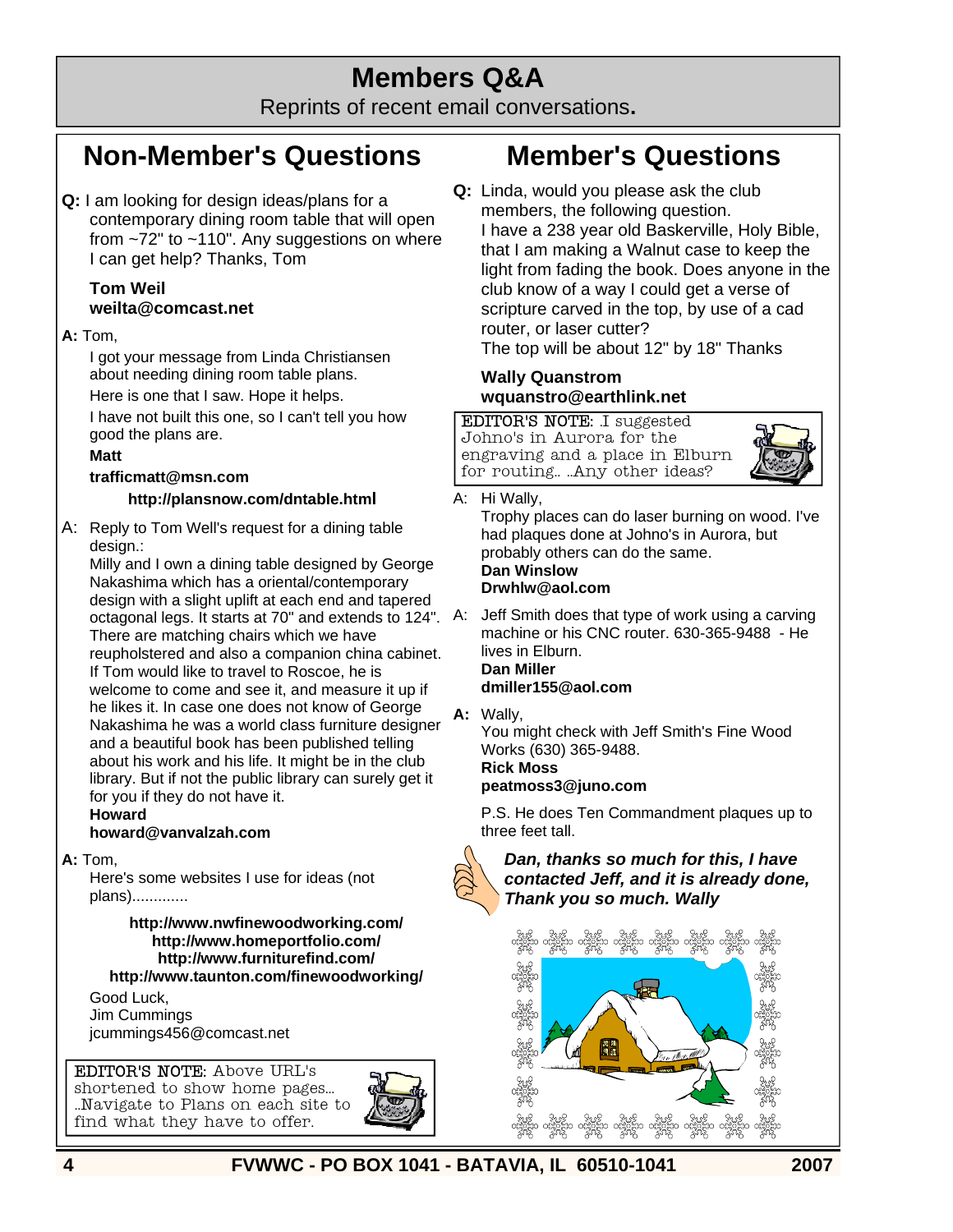K *Following is a Reprint from a recent* **Van Dykes Restorers Email Newsletter 's "How To" section.**





### **How To Achieve A Crackle Effect On Milk Paint**

Faux or decorative finishing techniques such as crackling, distressing, graining and sponging should be viewed as an art rather than a science. Remember that the fun of this type of finishing is that there is no right way or wrong way only a variety of methods to obtain different results! We strongly recommend however, testing each step of your project on a scrap piece or inconspicuous area to ensure satisfactory results.

Follow mixing instructions (or use equal amounts of powder and water as a starting point) and apply base coat of Milk Paint. to a clean dry surface. Keep in mind the base color you are applying will appear through the crackle windows in the final coat of paint. Let the base coat dry thoroughly (usually several hours is adequate) before starting the crackling process.

Apply Antique Crackle in a generous even coating using a stiff bristled brush. Many decorators prefer an inexpensive disposable brush with the bristles cut short. If crackling agent is difficult to spread try warming the container in a bowl of warm water. Let crackle dry at least 2 hours or until thoroughly dry to the touch. Utilizing full brush strokes, flow the final coat of paint over the Antique Crackle. Be sure to load your brush with enough paint to avoid going over the same area twice. The crackling effect should appear almost immediately. If crackles on your test strip are too large, add water to the paint or apply a thinner coat. If crackles are too small use a more viscous paint or heavier coat. Experiment until you get the crackle effect you desire.

### **Finishing The Finish**

If your finished surface feels rough to the touch after it has dried, it may require light sanding. Start with a piece of 320 grit paper and lightly scuff the area until it is smooth to the touch. Using progressively finer grits of sandpaper will give an even smoother effect.

While Milk Paint provides a very durable finish, it is often best to seal the surface since it is susceptible to soiling and water spotting. Nearly any sealer will work over Milk Paint, but it is important to test it over a painted scrap to ensure you like the end result. Following are some different sealer options and descriptions:

### **CLEAR COAT**

Clear Coat is a non-toxic, water borne, clear satin acrylic that may be sprayed, brushed or rolled. It provides a hard non-yellowing finish that is fast drying and alters the Milk Paint's finish the least of the sealers listed here.

### **WAX**

Although it doesn't offer quite the finish protection of Clear Coat, wax does have the advantage of being available in a variety of colors. These can be used to sublety age or alter your projects appearance. Once again its highly recommended to practice on a test piece.

### **PENETRATING OILS & GEL FINISHES**

Penetrating oils like Linseed and Tung Oil will deepen the Milk Paint's color considerably but are especially beautiful on furniture pieces. Simply follow the manufacturers instructions. Clear gel finishes are easy to work and will also darken the Milk Paint's color.

### *Watch our website for more "How To" articles: www.vandykes.com*

Contact Information: **Van Dykes Supply Company** PO Box 278 39771 S.D. Hwy. 34 Woonsocket, SD 57385 Order Line: 1-800-558-1234 **E-mail Van Dykes Restorers: restoration@cabelas.com**  Please call toll free 1-800-787-3355 if you require further assistance.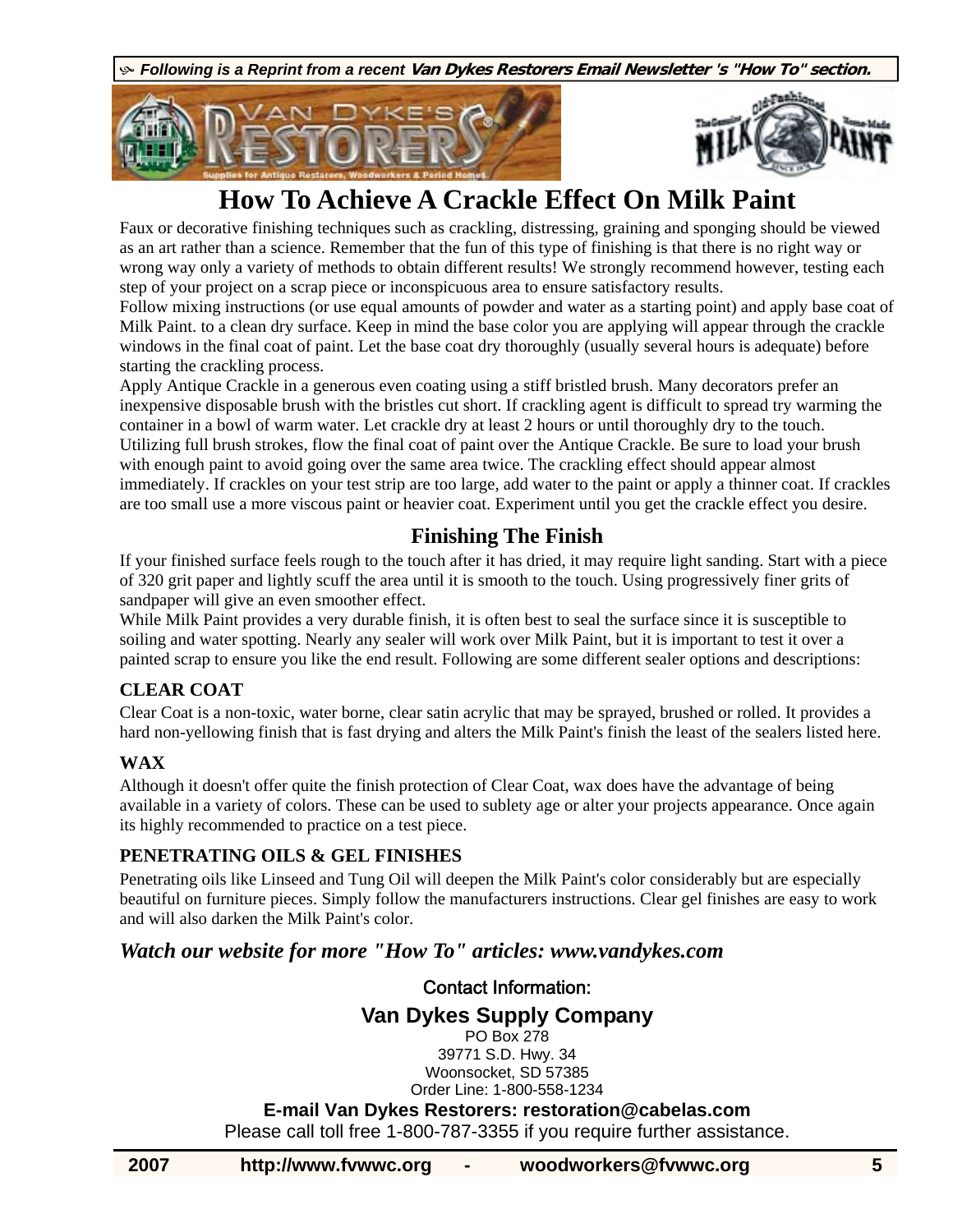# **CLASSIFIED**

### **WANTED: MACHINISTS**

Our friends at **Calculated Industries** are seeking a few machinist types to give them input on a proposed project. Contact Linda:at **(630) 897-4877 or woodworkers@fvwwc.org**  for more info or to participate.

# **WANTED: BANDSAW**

¾ Friend and potential member getting started in woodworking and looking for a Bandsaw. If you have one please let me know and I will pass the information along. Thanks!

### **Linda Christensen**

(630) 897-4877 woodworkers@fvwwc.org

# **WANTED: WOOD**

¾ Will buy from 1 pc. to bulk lot of hardwood lumber, shorts, blanks & cut-offs in cherry, walnut, mahogany, redwood, etc.

### **Ron Gilkerson**

Phone: (630) 879-8756 (Voice Mail) E-mail: rongilker@hotmail.com

# **LOCAL RESOURCES**

- ¾ **CARVING TOOLS, BOOKS, KITS, ETC.: Light Jewelers in Aurora** at 1040 N, Lake St. -- (630) 892-3830 or ask for Roger Light at the next meeting!
- ¾ **WOOD TURNING TOOLS, BOOKS & MORE: L & R Collectibles and Glass**  online at disoorder@aol.com or call (815) 838-7686 -- Or see Rich Rossio at the next meeting!
- ¾ **6V UV BLACK LIGHT PEN LIGHTS: The Incurable Collector** contact Sheri Kohout at sheriko@concentric.net or see her at a meeting!

### **Attention FVWWC Members**

List your For Sale/Wanted Items Free! **Contact FVWWC Editor/Webmaster (630)897-4877 or woodworkers@fvwwc.org** 

# **HELP WANTED: CARVER**

¾ Looking for someone who can replicate the pictured carved trim for a customer's dresser I am restoring.

Customer willing to pay reasonable fee. If you are interested please contact me:

#### **Doug Olson dolson123@aol.com (815) 541-8228**



# **FOR SALE**

- ¾ **3HP BOSCH 1611EVS PLUNGE ROUTER \$200**
- ¾ **MAKITA ELECTRIC SHARPENER \$200**
- ¾ **RYOBI OSCILLATING SPINDLE SANDER \$120**
- ¾ **3X9" DRUM SANDER WITH AIR TOOL \$350**
- ¾ **DYNABRADE 6" RANDOM ORBITAL SANDER - \$150**
- ¾ **SEARS 1 1/4HP ROUTER \$50**
- ¾ **JIG-FENCE PRECISION FENCE GUAGE SYSTEM - \$180**
- ¾ **24x48" WOOD PLATFORM TRUCK \$150**
- ¾ **BESSEY 3 1/2" DEEP K BODY CLAMPS:** 
	- 2 with 98" opening \$120/pr.
	- 2 with 50" opening \$60/pr.
	- 2 with 41" opening \$55/pr.
	- 2 with 33" opening \$50/pr.
	- 2 with 25" opening \$45/pr

See more items, with photos, on FVWWC website or call Frits Maas at (608) 219-8680 for more information and availability..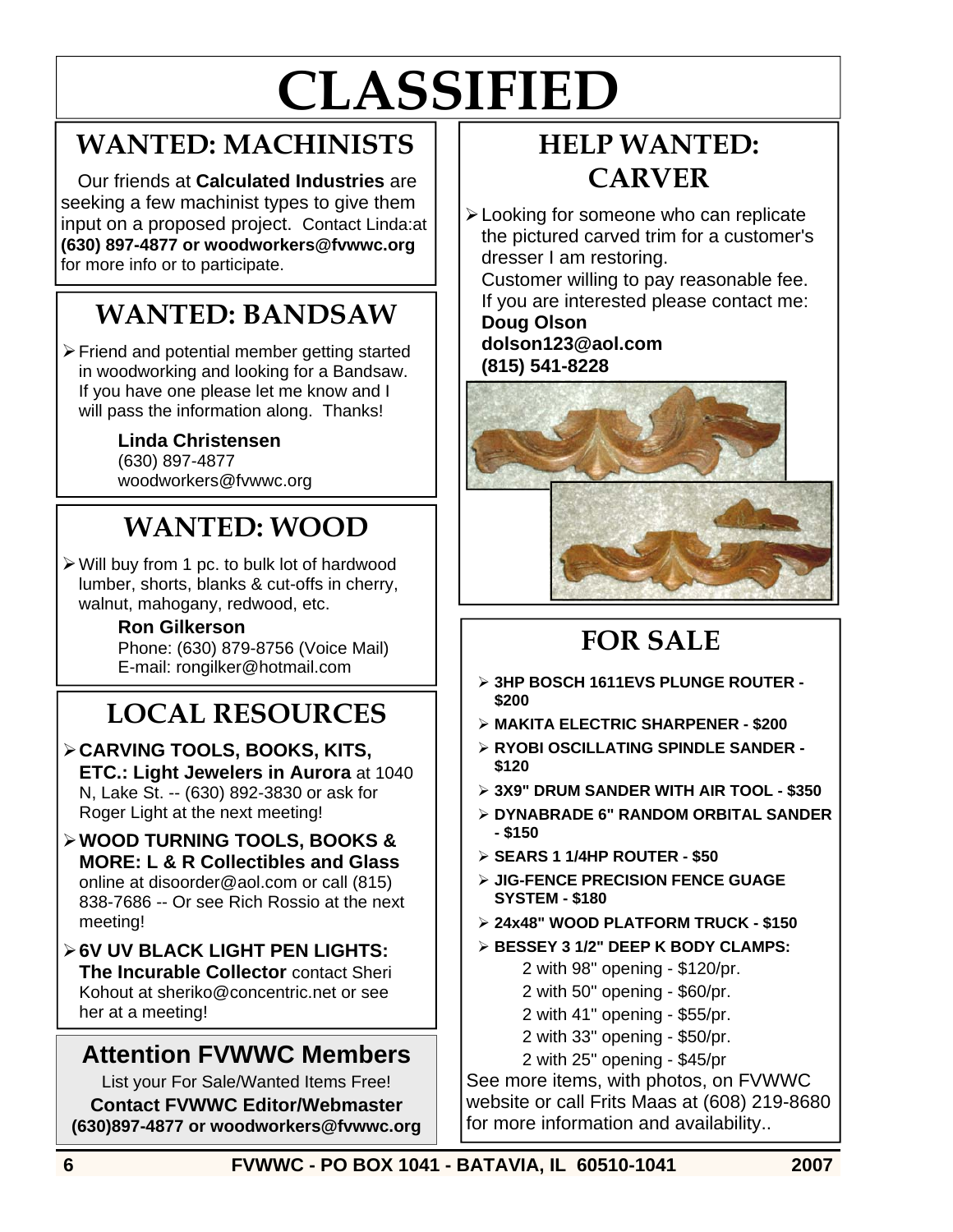### **Show & Tell - January 2007 MC Matt Gauntt**

We had one fantastic turn out of items to begin the year and here is what we saw:

- ¾ **Don Carkhuff: Adjustable Height Workmate, Adjustable Height Carving Stand, Vacuum "Thingy" & Vacuum Fence** - no details listed for these items.
- ¾ **Paul Dehnert: Nativity Scene**  Made from floor board with cheap Poly finish.
- ¾ **Tom Sharp: Potting Station** *with thanks to Teresa Braden for the decorative motif* - 3/4" Oak & Birch Plywood with Latex & Varnish finish.
- ¾ **Robin Blair: Cross Cut Sled**  Unfinished Oak & Plywood.& **Fan Pulls**  Black Walnut with shellac & wax finish.
- ¾ **Alan DeRoss: Antique Baseball Bat Lamp Table**  Pine & Ash with Minwas Poly Stain on the table and Mylands Sealer & Friction Polish on Bat.
- ¾ **Len Swanson: 3 Potpourri Bowls**  Turned in Walnut, one finished with Shellwax friction polish and two with Wipe-on Gel varnish.
- ¾ **Jim Cummings: Scrapbook** in Maple & Walnut with a Watco Danish Oil finish.
- ¾ **Howard Van Valzah: Misc. Small Projects** of Walnut, Beech & Elm w/lacquer finishes.
- ¾ **Darrel Anderson: Bench** made of Oak (local) with 1 coat of Linseed oil for finish.
- ¾ **Ron Gilkerson: Wall Cabinet** in Cherry & **Hall Table** in Walnut both with General finish.
- ¾ **Matt Gauntt: Mission Style Dining Table & Chairs** in Quartersawn White Oak with General finish clear stain and wipe-on poly finish.